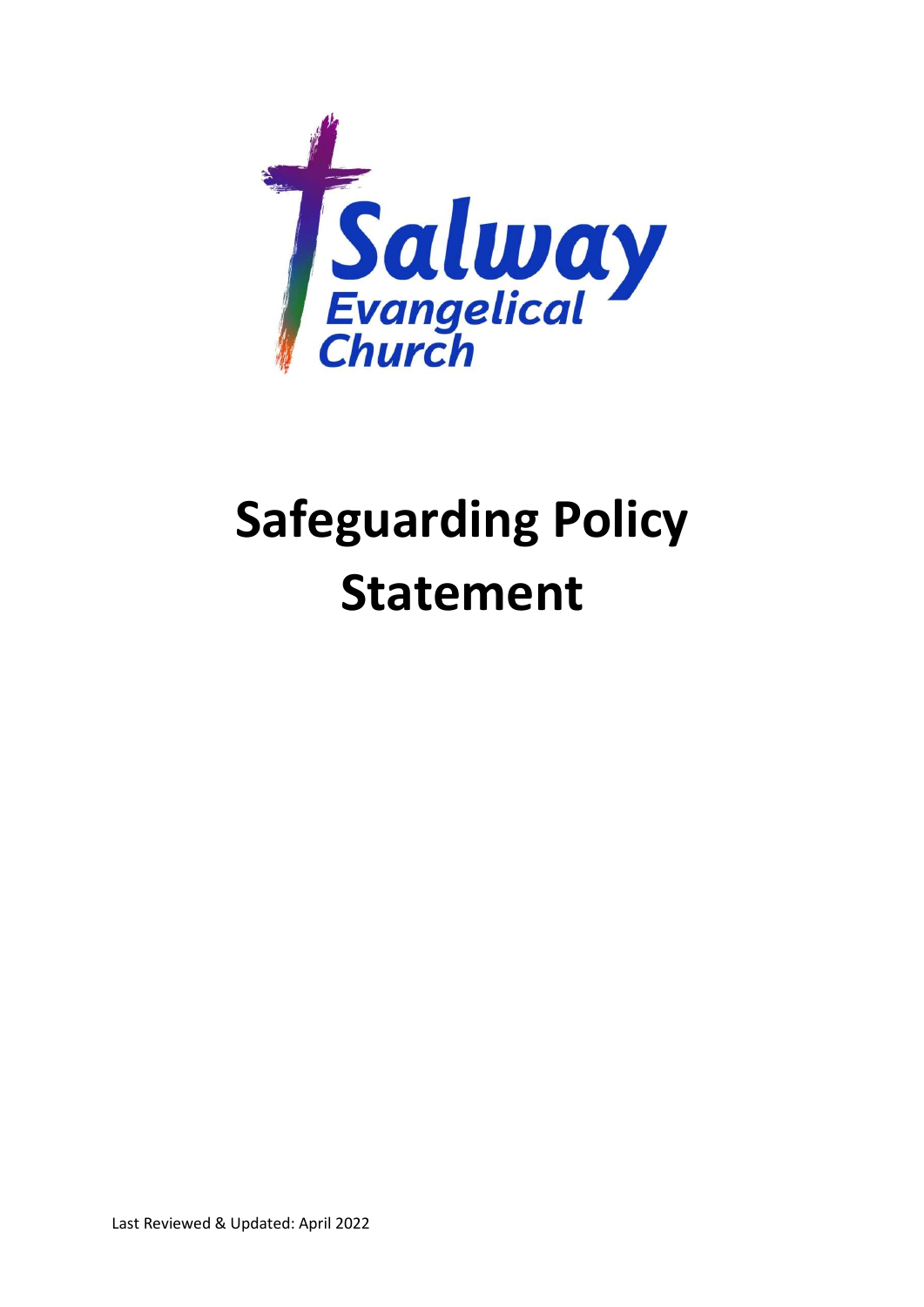## Safeguarding Policy Statement

## Leadership Safeguarding Commitment

All too often we read in the news of churches and charities being embroiled in claims of abuse, either of children/young people or of adults at risk. It is a reminder to us that we have both a moral and a legal responsibility to ensure the safety of those we work with. The Leadership of the church take safeguarding seriously, and this short statement outlines how we go about it.

The Leadership endorse and follow all national and local safeguarding legislation and procedures.

The Leadership endeavour to ensure that an atmosphere of open communication is engendered whereby children/young people and adults at risk (i) will feel comfortable in approaching any of the Leaders for assistance or guidance; and (ii) are provided with information on where to get help and advice in relation to abuse, discrimination, bullying or any other matter where they have a concern.

The Leadership are committed to (i) working with statutory agencies as appropriate; and (ii) offering pastoral care and support to any of Salway Evangelical Church's members or contacts who have been affected by abuse.

The Leadership will:

- Ensure that the building complies with relevant Health and Safety, Equal Opportunity and Disability Discrimination legislation.
- Maintain a register of workers whose designated role is to work with children, young people or adults at risk.
- Ensure that suitable procedures are in place for the recruitment of workers to roles to which the Safeguarding Policy applies.
- Ensure that all workers who have regular contact with children, young people or adults at risk are DBS-checked.
- Ensure that all workers receive Safeguarding training on a regular basis.
- Ensure that the Safeguarding Policy and its attendant guidance is correctly implemented.
- Ensure that procedures are in place for (i) identifying adults at risk; (ii) agreeing care plans; (iii) recording incidents, actions and discussions involving, or pertaining to, the safeguarding of individual adults at risk.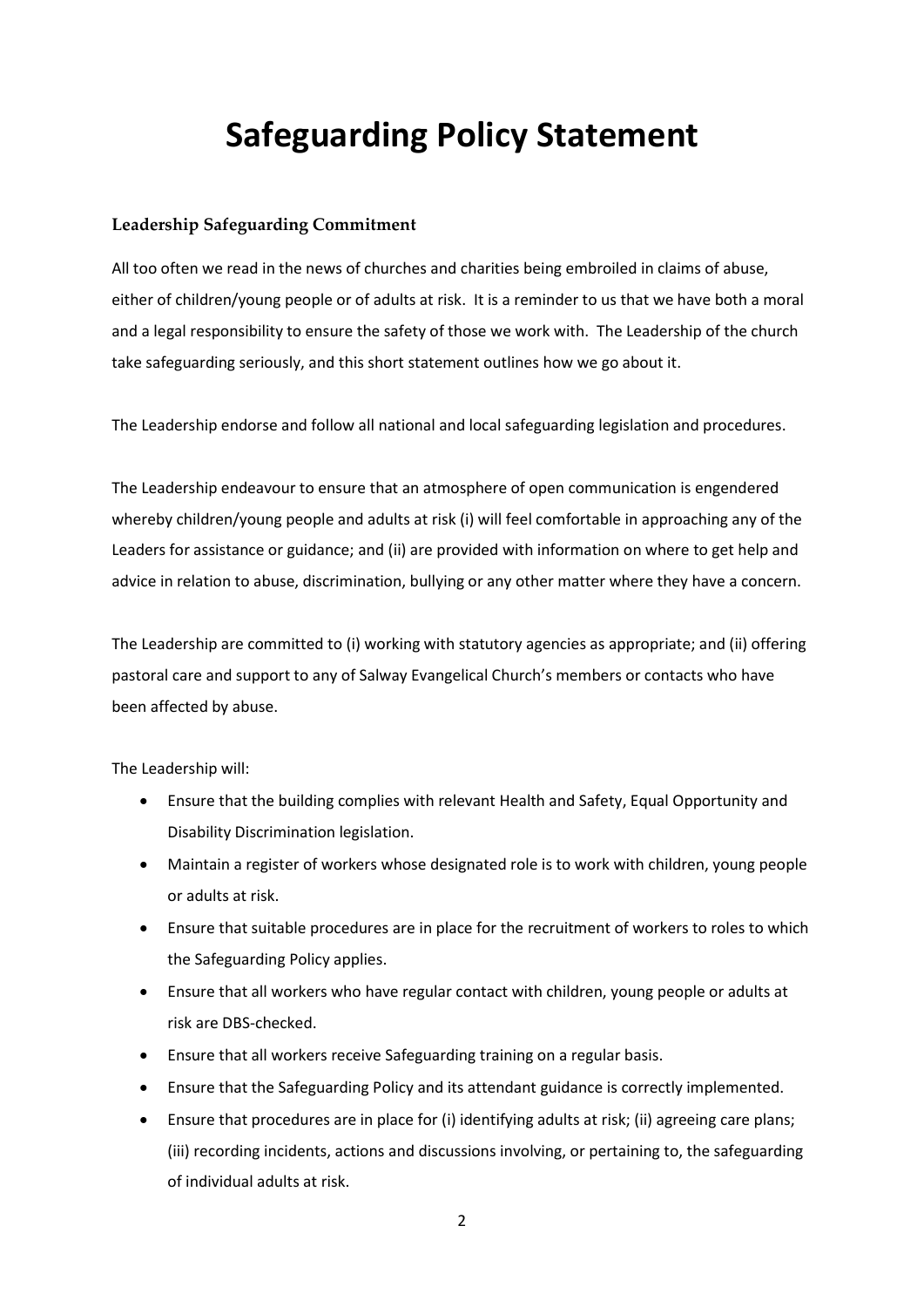- Ensure that those who engage with children, young people or adults at risk are suitably supported and protected.
- Ensure that procedures are in place for (i) identifying any in the church who may be a risk to the welfare of others; (ii) agreeing measures to ensure safety for all.
- Ensure that the wider church is regularly informed about safeguarding policy and procedures.
- Appoint and train safeguarding co-ordinators and support them in their role.
- Receive, and respond to as appropriate, specific safeguarding concerns or incidents.
- Ensure that the Safeguarding Policy and its implementation and effectiveness are reviewed annually.

There are a number of things we would like the church to be aware of with regard to Safeguarding:

- 1. Safeguarding is a whole-church responsibility. This means that if any one of us has a safeguarding concern, we must take action.
- 2. We have a safeguarding policy in place, and it covers the safeguarding of both children/young people and adults at risk. An adult at risk is (as defined in government documentation) anyone over the age of 18 years who is in receipt of or in need of certain services such as: health care treatment; personal care because of age, illness or disability; or some other formal arrangement.
- 3. If you have any concerns about a child or adult at risk in the church, do please contact our Safeguarding Co-ordinator ( Jenny Mumford) or our Deputy Safeguarding Co-ordinator (Paul Watkins), or any member of the Leadership Team.
- 4. In the event of a safeguarding concern, we have contact with, and will work with, a number of local and national agencies such as Redbridge Multi-agency Safeguarding Hub, Redbridge Adult Social Services, the police, and Thirtyone:eight (formally known as the Churches' Child Protection Advisory Service, CCPAS)
- 5. Regular Training is provided for all our workers, both paid and voluntary, and all workers have been provided with a copy of our Safeguarding Policy.